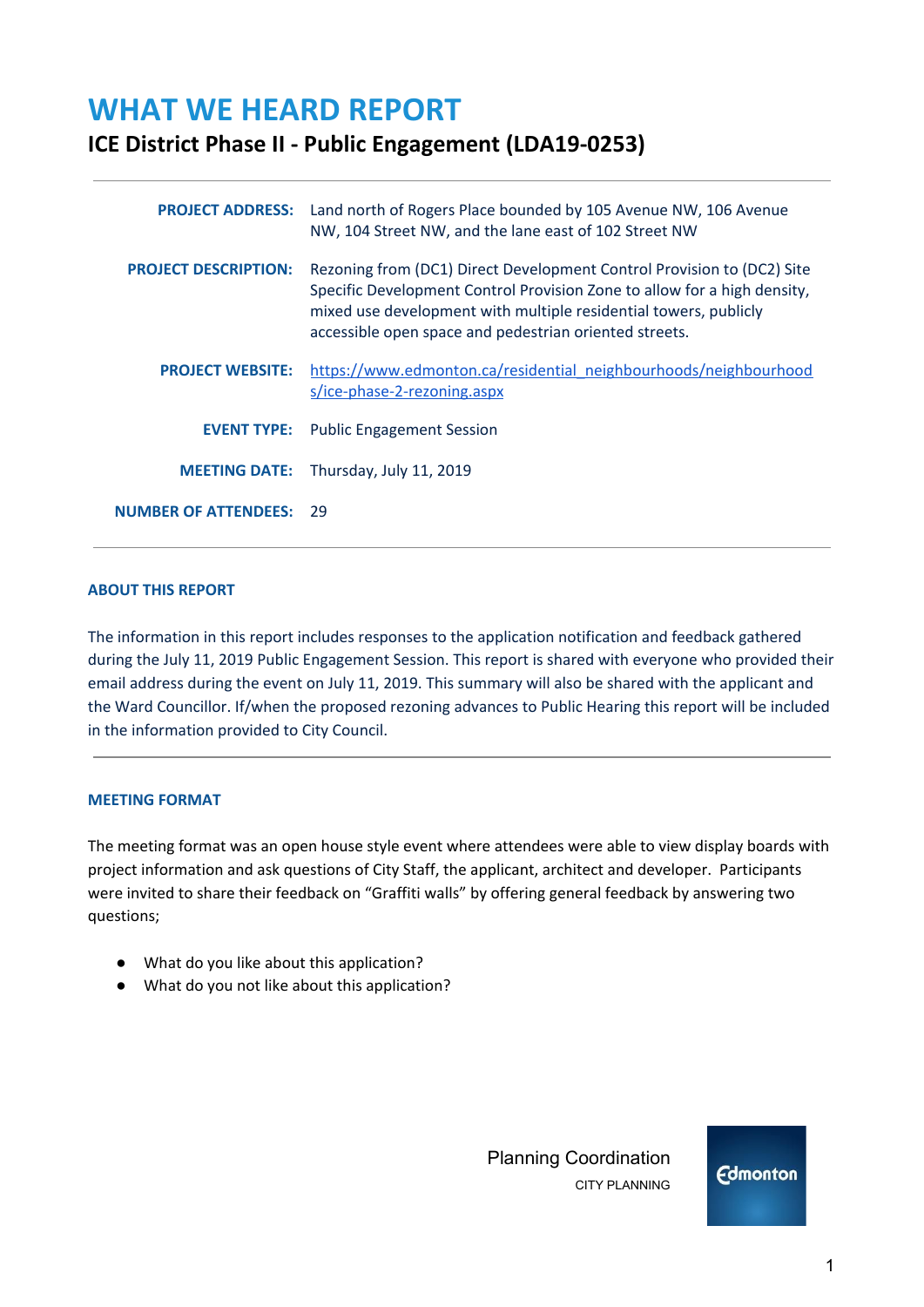The City received 3 feedback forms with written comments and 24 sticky note responses on the "Graffiti walls". The comments & questions received, including verbal comments noted at the event, are summarized by main themes below.

# **FEEDBACK FORM COMMENTS**

#### **Residential Units**

- Concerned about the affordability of units.
- Would like to see family housing which would:
	- Support schools;
	- Increase incentive to stay in the neighborhood and;
	- Provide ownership within the neighborhood.

#### **Parking**

● Concerned about adequate parking and preventing spill over into the surrounding neighborhood. **Amenities**

- Would like to see a grocery store included within the commercial space.
- Would like to see an emphasis on local businesses restaurants, shops, artists, events, etc.
- Would like to see more of a focus on a gathering area.
- Would like to see the promenade resemble the highline in New York, for example.

### **Other**

- Concerned about safety.
- Concerned about the area adjacent to the MacEwan LRT Station and existing safety issues (noted the proposed development may provide improvements to the current situation).
- Concerned that the proposal is "too much".
- Representatives of Central McDougal are not happy about the potential bus service change in this area and argue that the reduced service does not support the proposed TOD concept.
- Concerns about the range of building heights (i.e. 15 28 storeys):
	- Community members want more clarity on where the tall towers would be and hope that reasonable height transition can be controlled by the proposed DC2.

#### **GRAFFITI WALL FEEDBACK**

#### **What do you Like?**

- The mixed-uses and parks.
- Hill great for all types of activities.
- Design that is show stopping and iconic! Maybe add some curves, no blocks.
- DC text should include family oriented units and pedestrian oriented crossings.
- Green roofs.
- Mixed housing need more housing for families to support community and to build "ownership".

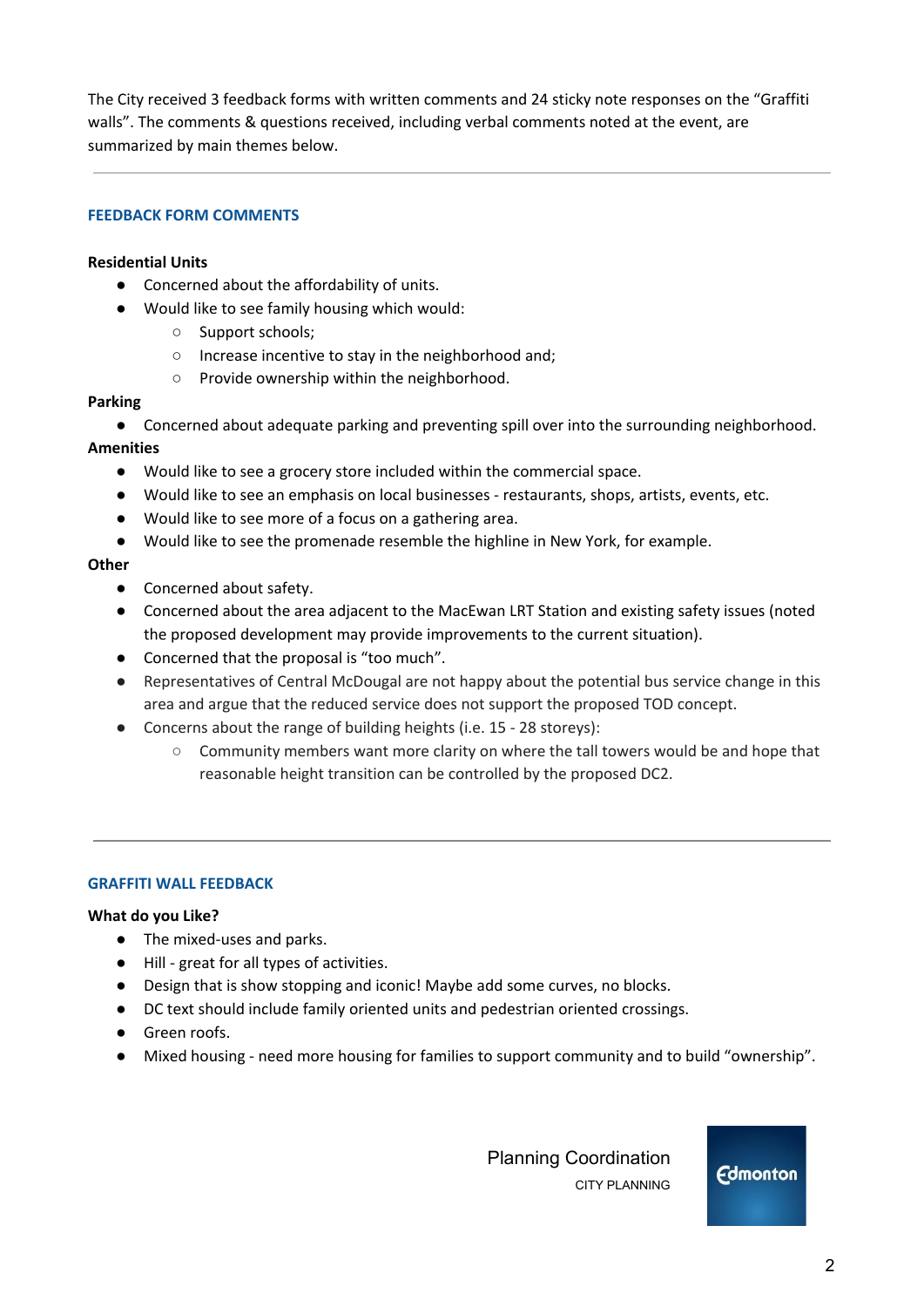- I like the green roof sloping over the community centre.
- Conceptualized design is very good. Having multiple rental properties in this area, this development will bring great benefits to the area. The only thing I would say are doing a more complex and accurate wind study and considering more thoughtful and diverse designs for the buildings.
- Love the promenade/mixed use spaces. We need even more of this!
- I like the Vancouver style architecture.
- "Hill" good idea great for sledding in winter or just running up and rolling down all seasons.

# **What do you Dislike?**

- Too much surface parking.
- More neighbourhood historical significance reflected in design and character.
- Encourage the applicant to have snacks. Proper engagement strategy.
- Leave old school buildings alone.
- The podiums don't look like they are connected.
- It would be great to have a massive elevated park.
- Not enough parking for residences will spill over to the rest of the community.

# **ANSWERS TO QUESTIONS**

# **● Are the green roofs publicly accessible?**

At this time, that level of detail is not something that is known. There will be requirements for each building and unit to have a certain amount of Amenity Area allocated to it. This could take the form of indoor or outdoor space, including the green roof areas shown. On the south of the site, the intent is to have a publicly accessible park space, potentially on top of a 1 storey community focused building.

**● Wind study - what is considered low and high? Do I need a sweater/windbreaker for low? What does a wind scale of "sitting" to "uncomfortable" mean?**

Typically, there are 5 categories for comparing wind speed with comfort level. Whether someone wants to wear a sweater or windbreaker is a personal choice and also depends on the air temperature. The 5 categories are:

- Sitting (≤ 10 km/h): Calm or light breezes desired for outdoor seating areas where one can read a paper without having it blown away.
- Standing (≤ 14 km/h): Gentle breezes suitable for main building entrances and bus stops.
- Strolling  $(≤ 17 km/h)$ : Moderate winds that would be appropriate for window shopping and strolling along a downtown street, plaza or park.